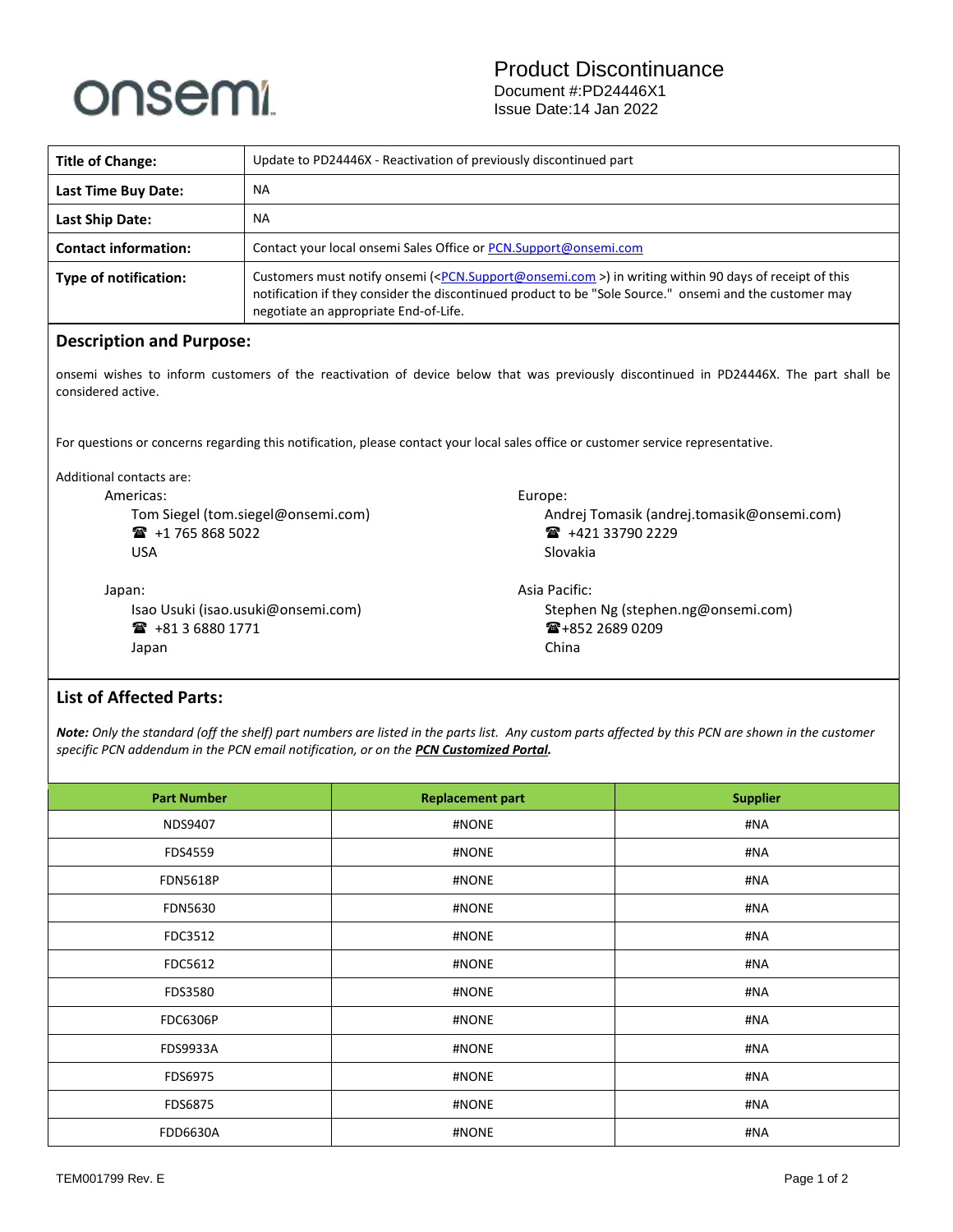

## Product Discontinuance

Document #:PD24446X1 Issue Date:14 Jan 2022

| SI4532DY         | #NONE | #NA |
|------------------|-------|-----|
| NDT451AN         | #NONE | #NA |
| <b>FDN336P</b>   | #NONE | #NA |
| <b>FDS6890A</b>  | #NONE | #NA |
| <b>FDN342P</b>   | #NONE | #NA |
| <b>FDT439N</b>   | #NONE | #NA |
| FDS9431A         | #NONE | #NA |
| <b>FDS6986AS</b> | #NONE | #NA |
| <b>FDS4435A</b>  | #NONE | #NA |
| <b>FDT457N</b>   | #NONE | #NA |